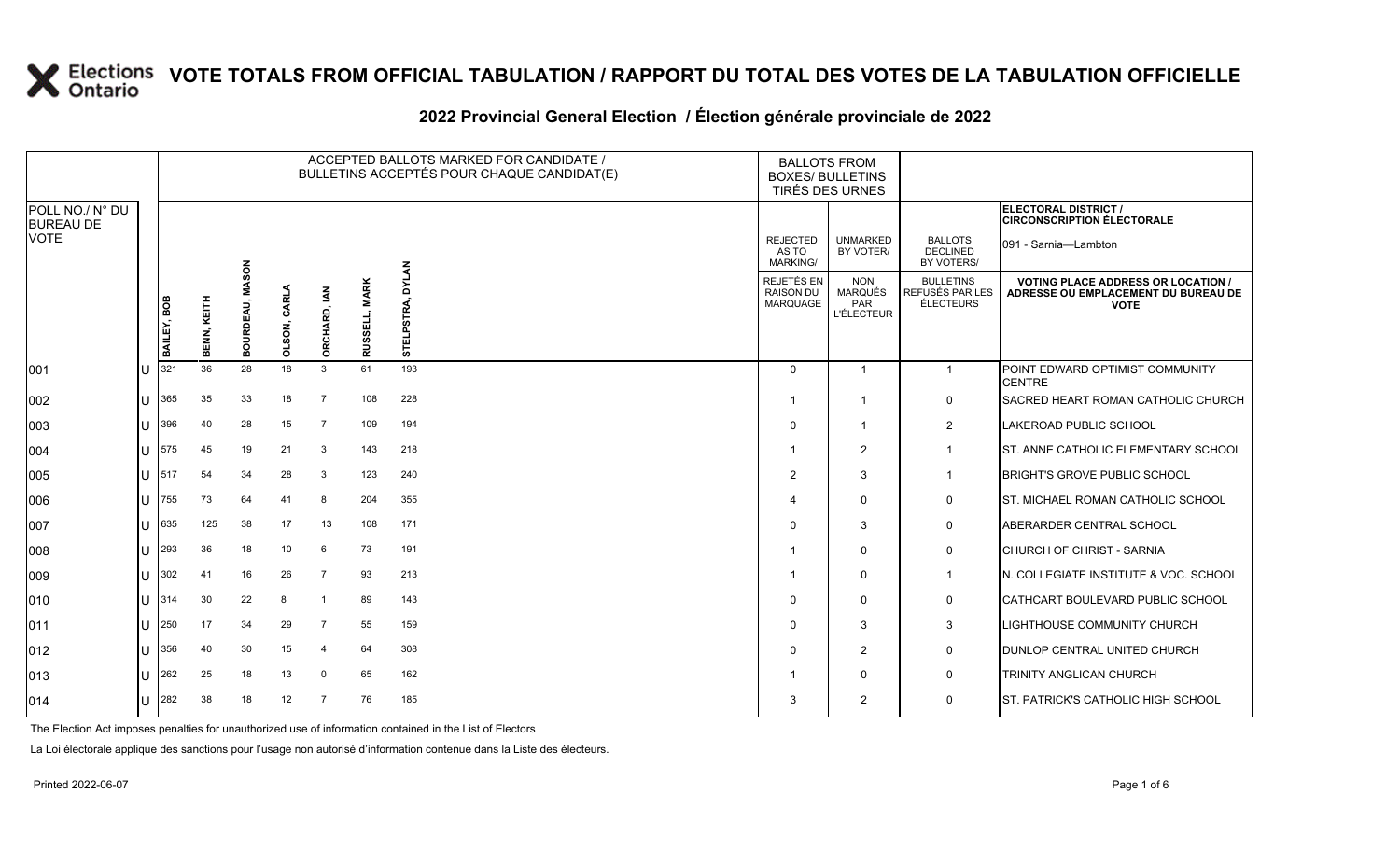#### **2022 Provincial General Election / Élection générale provinciale de 2022**

|                                     |    |             |             |                                |                |                        |                                     | ACCEPTED BALLOTS MARKED FOR CANDIDATE /<br>BULLETINS ACCEPTÉS POUR CHAQUE CANDIDAT(E) | <b>BALLOTS FROM</b><br><b>BOXES/ BULLETINS</b> | <b>TIRÉS DES URNES</b>                                   |                                                                |                                                                                                 |
|-------------------------------------|----|-------------|-------------|--------------------------------|----------------|------------------------|-------------------------------------|---------------------------------------------------------------------------------------|------------------------------------------------|----------------------------------------------------------|----------------------------------------------------------------|-------------------------------------------------------------------------------------------------|
| POLL NO./ N° DU<br><b>BUREAU DE</b> |    |             |             |                                |                |                        |                                     |                                                                                       |                                                |                                                          |                                                                | ELECTORAL DISTRICT /<br><b>CIRCONSCRIPTION ÉLECTORALE</b>                                       |
| <b>VOTE</b>                         |    |             |             |                                |                |                        |                                     |                                                                                       | <b>REJECTED</b><br>AS TO<br><b>MARKING/</b>    | <b>UNMARKED</b><br>BY VOTER/                             | <b>BALLOTS</b><br><b>DECLINED</b><br>BY VOTERS/                | 091 - Sarnia-Lambton                                                                            |
|                                     |    | BAILEY, BOB | BENN, KEITH | <b>MASON</b><br><b>BOURDEA</b> | OLSON, CARLA   | ORCHARD, IAN           | <b>MARK</b><br>긆<br>ळ<br><b>RUS</b> | <b>DYLAN</b><br>ᆸ<br>5                                                                | REJETÉS EN<br>RAISON DU<br>MARQUAGE            | <b>NON</b><br>MARQUÉS<br><b>PAR</b><br><b>L'ÉLECTEUR</b> | <b>BULLETINS</b><br><b>REFUSÉS PAR LES</b><br><b>ÉLECTEURS</b> | <b>VOTING PLACE ADDRESS OR LOCATION /</b><br>ADRESSE OU EMPLACEMENT DU BUREAU DE<br><b>VOTE</b> |
| 015                                 | Iυ | 183         | 23          | 10                             | 15             | 3                      | 51                                  | 139                                                                                   | 2                                              | $\overline{1}$                                           | $\mathbf 0$                                                    | STRANGWAY COMMUNITY CENTRE                                                                      |
| $ 016\rangle$                       | lu | 198         | 26          | 15                             | 33             | $\overline{2}$         | 57                                  | 139                                                                                   | 3                                              | $\mathbf{1}$                                             | $\overline{2}$                                                 | <b>HIGH PARK PUBLIC SCHOOL</b>                                                                  |
| 017                                 | lu | 287         | 46          | 17                             | 36             | 5                      | 58                                  | 174                                                                                   | 5                                              | 6                                                        | $\mathbf 0$                                                    | <b>SARNIA CHRISTIAN SCHOOL</b>                                                                  |
| 018                                 | Iυ | 737         | 68          | 23                             | 29             | 16                     | 113                                 | 218                                                                                   | 3                                              | 1                                                        | $\mathbf{1}$                                                   | CARPENTERS LOCAL 1256                                                                           |
| $ 019\rangle$                       | lu | 387         | 149         | 23                             | 11             | $\overline{7}$         | 33                                  | 92                                                                                    | $\overline{2}$                                 | $\mathbf{1}$                                             | 0                                                              | PLYMPTON WYOMING AGRICULTURAL<br><b>SOCIETY</b>                                                 |
| 020                                 | lu | 397         | 98          | 19                             | 9              | 9                      | 44                                  | 92                                                                                    | 2                                              | $\overline{4}$                                           | $\mathbf 0$                                                    | JOHN KNOX CHRISTIAN SCHOOL                                                                      |
| 021                                 | lu | 253         | 36          | 24                             | $\overline{7}$ | 3                      | 73                                  | 188                                                                                   | $\Omega$                                       | 3                                                        | $\mathsf{O}$                                                   | ROYAL CANADIAN LEGION BRANCH 62                                                                 |
| 022                                 | lu | 211         | 18          | 21                             | 20             | $\boldsymbol{\Lambda}$ | 43                                  | 200                                                                                   | $\Omega$                                       | 1                                                        | 3                                                              | HANNA MEMORIAL PUBLIC SCHOOL                                                                    |
| 023                                 | IП | 221         | 34          | 18                             | 29             | 10                     | 37                                  | 188                                                                                   | 2                                              | $\overline{2}$                                           | 0                                                              | ST. MATTHEW CATHOLIC SCHOOL                                                                     |
| 024                                 | lu | 235         | 30          | 16                             | 21             | $\overline{7}$         | 44                                  | 148                                                                                   |                                                | $\mathbf{1}$                                             | 0                                                              | <b>HOLY TRINITY CATHOLIC SCHOOL</b>                                                             |
| 025                                 | lu | 335         | 45          | 21                             | 12             | 8                      | 54                                  | 155                                                                                   | 5                                              | 1                                                        | $\overline{2}$                                                 | <b>BLUEWATER BAPTIST CHURCH</b>                                                                 |
| 026                                 | Iп | 376         | 43          | 22                             | 19             | 6                      | 67                                  | 298                                                                                   |                                                | $\overline{2}$                                           | $\mathbf{1}$                                                   | <b>CLEARWATER COMMUNITY CENTRE</b>                                                              |
| 027                                 | lu | 243         | 48          | 28                             | 39             | 16                     | 45                                  | 246                                                                                   | $\Omega$                                       | $\mathbf{2}$                                             | $\mathsf{O}$                                                   | PORTUGUESE CANADIAN CLUB                                                                        |
| 028                                 | lu | 263         | 46          | 17                             | 33             | 13                     | 34                                  | 210                                                                                   |                                                | 5                                                        | $\overline{2}$                                                 | P.E. MCGIBBON PUBLIC SCHOOL                                                                     |

The Election Act imposes penalties for unauthorized use of information contained in the List of Electors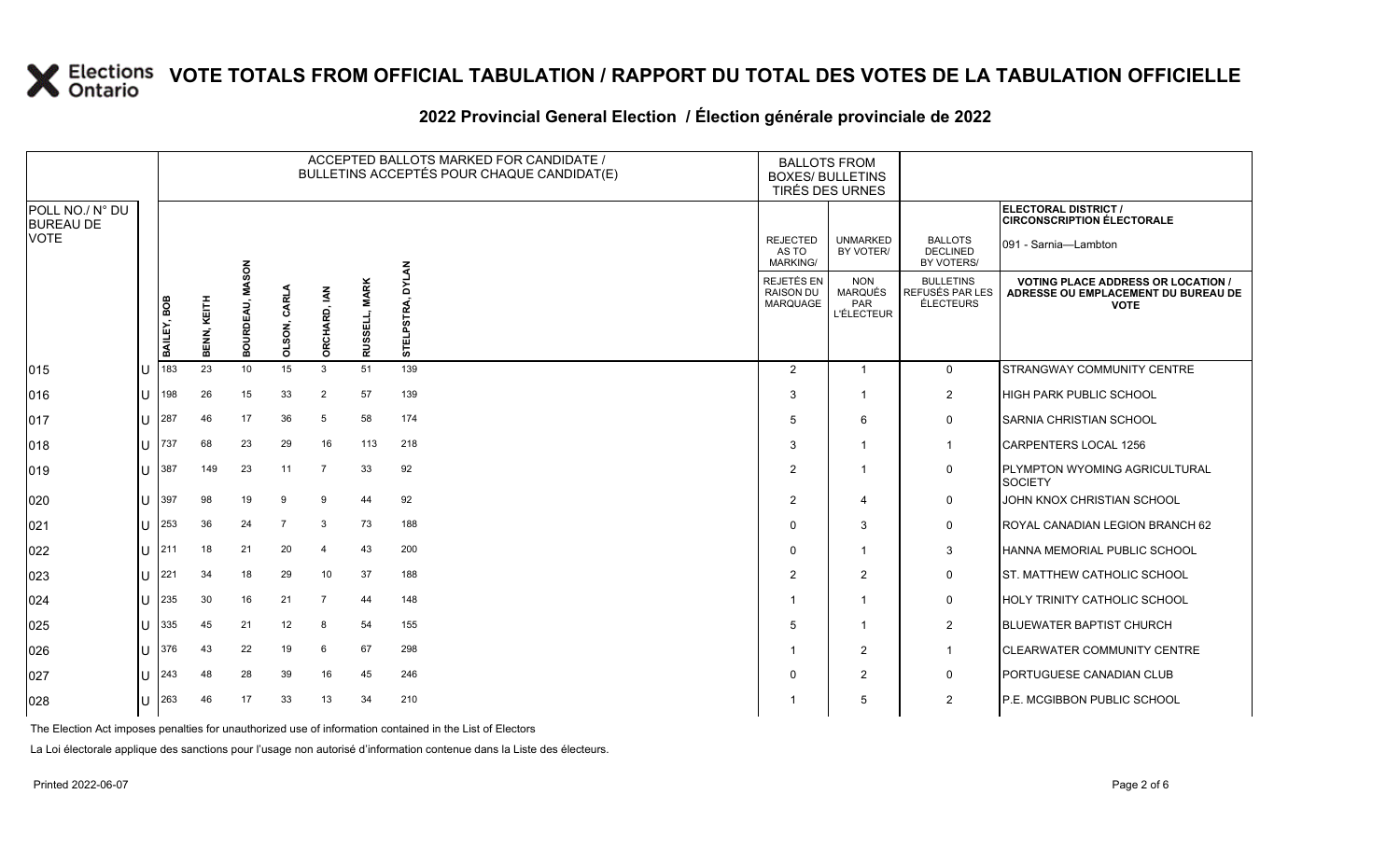#### **2022 Provincial General Election / Élection générale provinciale de 2022**

|                                     |    |             |                |                                |                |                     |                                    | ACCEPTED BALLOTS MARKED FOR CANDIDATE /<br>BULLETINS ACCEPTÉS POUR CHAQUE CANDIDAT(E) | <b>BALLOTS FROM</b><br><b>BOXES/ BULLETINS</b> | <b>TIRÉS DES URNES</b>                            |                                                  |                                                                                                 |
|-------------------------------------|----|-------------|----------------|--------------------------------|----------------|---------------------|------------------------------------|---------------------------------------------------------------------------------------|------------------------------------------------|---------------------------------------------------|--------------------------------------------------|-------------------------------------------------------------------------------------------------|
| POLL NO./ N° DU<br><b>BUREAU DE</b> |    |             |                |                                |                |                     |                                    |                                                                                       |                                                |                                                   |                                                  | ELECTORAL DISTRICT /<br><b>CIRCONSCRIPTION ÉLECTORALE</b>                                       |
| <b>VOTE</b>                         |    |             |                |                                |                |                     |                                    |                                                                                       | <b>REJECTED</b><br>AS TO<br><b>MARKING/</b>    | <b>UNMARKED</b><br>BY VOTER/                      | <b>BALLOTS</b><br><b>DECLINED</b><br>BY VOTERS/  | 091 - Sarnia-Lambton                                                                            |
|                                     |    | BAILEY, BOB | BENN, KEITH    | <b>MASON</b><br><b>BOURDEA</b> | OLSON, CARLA   | <b>ORCHARD, IAN</b> | <b>MARK</b><br>SELL,<br><b>RUS</b> | <b>DYLAN</b><br>ΓRΑ.<br>တ္တ<br>STEL                                                   | REJETÉS EN<br>RAISON DU<br><b>MARQUAGE</b>     | <b>NON</b><br>MARQUÉS<br>PAR<br><b>L'ÉLECTEUR</b> | <b>BULLETINS</b><br>REFUSÉS PAR LES<br>ÉLECTEURS | <b>VOTING PLACE ADDRESS OR LOCATION /</b><br>ADRESSE OU EMPLACEMENT DU BUREAU DE<br><b>VOTE</b> |
| 029                                 | ΙU | 315         | 55             | 16                             | 28             | 8                   | 50                                 | 172                                                                                   | $\overline{4}$                                 | 2                                                 | $\overline{1}$                                   | LANSDOWNE PUBLIC SCHOOL                                                                         |
| 030                                 | lU | 19          |                |                                | $\overline{2}$ | $\overline{4}$      | 6                                  | 19                                                                                    | $\Omega$                                       | 0                                                 | $\mathsf{O}$                                     | <b>MAAWN DOOSH GUMIG COMMUNITY</b><br><b>CENTRE</b>                                             |
| 031                                 | lu | 534         | 93             | 24                             | 44             | 9                   | 62                                 | 194                                                                                   |                                                | 0                                                 | $\overline{1}$                                   | ROYAL CANADIAN LEGION BR 447                                                                    |
| 032                                 | ΙU | 552         | 107            | 23                             | $\overline{7}$ | $\overline{4}$      | 62                                 | 234                                                                                   |                                                | $\overline{2}$                                    | $\overline{1}$                                   | <b>NEW LIFE ASSEMBLY</b>                                                                        |
| 033                                 | IU | 543         | 66             | 17                             | 13             | $\overline{4}$      | 90                                 | 264                                                                                   | 3                                              | $\overline{4}$                                    | $\mathbf{1}$                                     | <b>ST. JOSEPH CATHOLIC SCHOOL</b>                                                               |
| 034                                 | lU | 498         | 78             | 10                             | 29             | 11                  | 58                                 | 146                                                                                   | 3                                              | 0                                                 | 0                                                | TOWNSHIP OF ST. CLAIR CIVIC CENTRE                                                              |
| 035                                 | IП | 318         | 39             | 8                              | 20             | 13                  | 21                                 | 70                                                                                    | 3                                              | $\mathbf 0$                                       | $\overline{1}$                                   | <b>BRIGDEN PUBLIC SCHOOL</b>                                                                    |
| 036                                 | lU | 670         | 146            | 38                             | 15             | $\overline{4}$      | 75                                 | 310                                                                                   | 2                                              | -1                                                | $\overline{1}$                                   | HILLCREST PUBLIC SCHOOL                                                                         |
| 037                                 | Ш  | 435         | 60             | 16                             | 6              | $\overline{4}$      | 17                                 | 84                                                                                    |                                                | $\Omega$                                          | $\overline{2}$                                   | OIL SPRINGS YOUTH CENTRE                                                                        |
| 038                                 | lu | 257         | 33             | 6                              | 24             | 6                   | 24                                 | 65                                                                                    | $\Omega$                                       | $\overline{2}$                                    | $\mathbf{1}$                                     | SOMBRA MUSEUM CULTURAL CENTRE                                                                   |
| 039                                 | ΙU | 386         | 98             | 12                             | 21             | $\overline{7}$      | 65                                 | 103                                                                                   | 0                                              | $\overline{1}$                                    | $\overline{7}$                                   | SACRED HEART CATHOLIC SCHOOL                                                                    |
| 400                                 | lu | 109         | 9              | 70                             |                | -1                  | 27                                 | 42                                                                                    |                                                | 0                                                 | $\overline{1}$                                   | <b>MARINA PARK PLACE II</b>                                                                     |
| 401                                 | lu | 89          | 5              | 4                              | $\mathbf 0$    | $\overline{2}$      | 25                                 | 27                                                                                    |                                                | $\mathbf 0$                                       | $\mathsf{O}$                                     | <b>MARINA PARK PLACE III</b>                                                                    |
| 402                                 | ΙU | 28          | $\overline{2}$ | 2                              | $\mathbf 1$    | 0                   | 15                                 | 14                                                                                    |                                                | 0                                                 | 0                                                | <b>FAIRWAY TOWERS</b>                                                                           |

The Election Act imposes penalties for unauthorized use of information contained in the List of Electors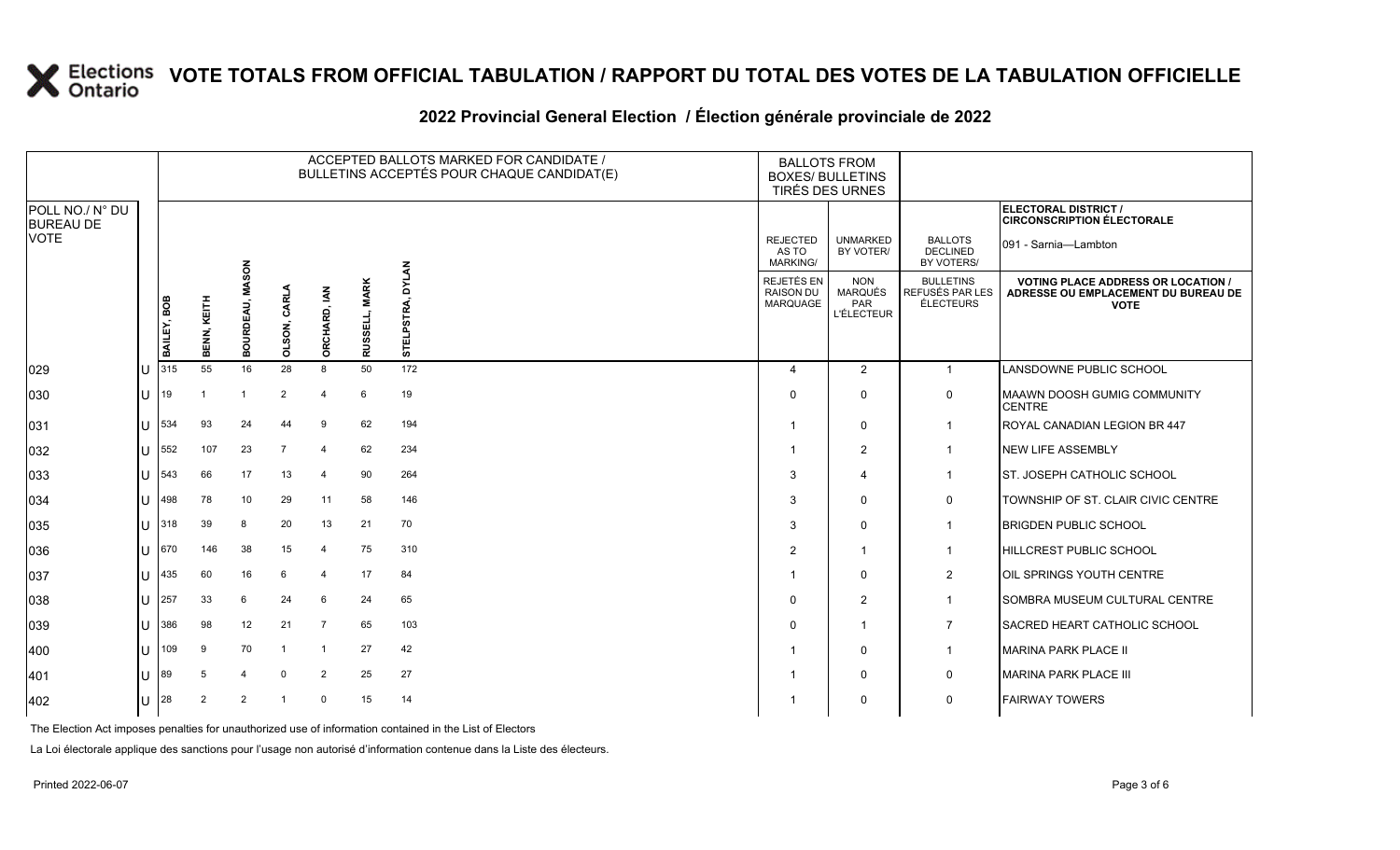#### **2022 Provincial General Election / Élection générale provinciale de 2022**

|                                     |     |             |                |                          |                |                         |                         | ACCEPTED BALLOTS MARKED FOR CANDIDATE /<br>BULLETINS ACCEPTÉS POUR CHAQUE CANDIDAT(E) | <b>BALLOTS FROM</b><br><b>BOXES/ BULLETINS</b><br>TIRÉS DES URNES |                                                   |                                                  |                                                                                                 |  |
|-------------------------------------|-----|-------------|----------------|--------------------------|----------------|-------------------------|-------------------------|---------------------------------------------------------------------------------------|-------------------------------------------------------------------|---------------------------------------------------|--------------------------------------------------|-------------------------------------------------------------------------------------------------|--|
| POLL NO./ N° DU<br><b>BUREAU DE</b> |     |             |                |                          |                |                         |                         |                                                                                       |                                                                   |                                                   |                                                  | <b>ELECTORAL DISTRICT /</b><br><b>CIRCONSCRIPTION ÉLECTORALE</b>                                |  |
| <b>VOTE</b>                         |     |             |                |                          |                |                         |                         | ¥                                                                                     | <b>REJECTED</b><br>AS TO<br><b>MARKING/</b>                       | <b>UNMARKED</b><br>BY VOTER/                      | <b>BALLOTS</b><br><b>DECLINED</b><br>BY VOTERS/  | 091 - Sarnia-Lambton                                                                            |  |
|                                     |     | BAILEY, BOB | BENN, KEITH    | <b>ASON</b><br>BOURDEAU, | OLSON, CARL    | ORCHARD, IAN            | <b>MARK</b><br>RUSSELL, | Σ<br>≵<br><b>STELPST</b>                                                              | REJETÉS EN<br><b>RAISON DU</b><br><b>MARQUAGE</b>                 | <b>NON</b><br>MARQUÉS<br>PAR<br><b>L'ÉLECTEUR</b> | <b>BULLETINS</b><br>REFUSÉS PAR LES<br>ÉLECTEURS | <b>VOTING PLACE ADDRESS OR LOCATION /</b><br>ADRESSE OU EMPLACEMENT DU BUREAU DE<br><b>VOTE</b> |  |
| 403                                 | lU  | 44          | $\overline{2}$ | 3                        | $\Omega$       | $\mathsf{O}$            | 11                      | 25                                                                                    | $\Omega$                                                          | $\mathbf{0}$                                      | $\mathbf 0$                                      | <b>ROYAL OAK TOWERS</b>                                                                         |  |
| 404                                 | lU  | 35          |                | $\overline{2}$           | -1             | -1                      | $\overline{7}$          | 17                                                                                    | $\Omega$                                                          | 0                                                 | 0                                                | CENTENNIAL PARK PLACE APTS.                                                                     |  |
| 405                                 | U   | 29          |                | 3                        |                | 0                       | 13                      | 22                                                                                    | $\Omega$                                                          | 0                                                 | -1                                               | NORTHGATE MANOR                                                                                 |  |
| 406                                 | U   | 46          |                |                          | $\overline{1}$ | $\overline{1}$          | 11                      | 21                                                                                    |                                                                   | 0                                                 | 0                                                | NORTHGATE TOWERS                                                                                |  |
| 407                                 | lU  | 20          |                |                          |                | 3                       | 6                       | 26                                                                                    | $\Omega$                                                          | $\mathbf{0}$                                      | 0                                                | <b>KENWICK PLACE</b>                                                                            |  |
| 408                                 | U   | 47          |                | $\overline{2}$           | $\mathbf 0$    |                         | 10                      | 16                                                                                    | $\Omega$                                                          | 0                                                 | 0                                                | <b>SEAWAY CENTRE</b>                                                                            |  |
| 409                                 | U   | 67          | $\overline{7}$ | 3                        | $\overline{2}$ | 0                       | 13                      | 20                                                                                    | $\Omega$                                                          | 0                                                 | 0                                                | <b>SANDPIPER APARTMENTS</b>                                                                     |  |
| 410                                 | lU  | 42          | 0              |                          | $\overline{1}$ | $\mathsf{O}$            | 7                       | 4                                                                                     |                                                                   | $\mathbf{1}$                                      | 0                                                | <b>LANDMARK VILLAGE</b>                                                                         |  |
| 411                                 | lu  | 33          | 5              | $\overline{2}$           | $\mathbf 0$    | 0                       | 8                       | $\overline{7}$                                                                        | $\Omega$                                                          | 0                                                 | 0                                                | <b>THOMPSON GARDENS</b>                                                                         |  |
| 412                                 | U   | 51          | $\mathbf 0$    | 5                        | $\overline{1}$ | $\mathbf 0$             | 21                      | $\overline{7}$                                                                        | 3                                                                 | $\mathbf{0}$                                      | 0                                                | <b>FAIRWINDS LODGE</b>                                                                          |  |
| 700                                 | lu  | 33          |                |                          | $\mathbf 0$    | $\overline{1}$          | 6                       | 6                                                                                     | $\Omega$                                                          | 0                                                 | -1                                               | TWIN LAKES TERRACE                                                                              |  |
| 701                                 | U   |             |                |                          |                |                         |                         | COMBINED WITH 700 / COMBINÉ À 700                                                     |                                                                   |                                                   |                                                  |                                                                                                 |  |
| 702                                 | lu  | 20          | 5              | 11                       | 3              | -1                      | 8                       | 10                                                                                    |                                                                   | 0                                                 | -1                                               | <b>SUMAC LODGE LONG TERM CARE</b>                                                               |  |
| 703                                 | lU. | 24          | $\overline{2}$ | $\overline{7}$           |                | $\overline{\mathbf{1}}$ | 12                      | 9                                                                                     | 2                                                                 | 0                                                 | 25                                               | <b>TRILLIUM VILLA</b>                                                                           |  |

The Election Act imposes penalties for unauthorized use of information contained in the List of Electors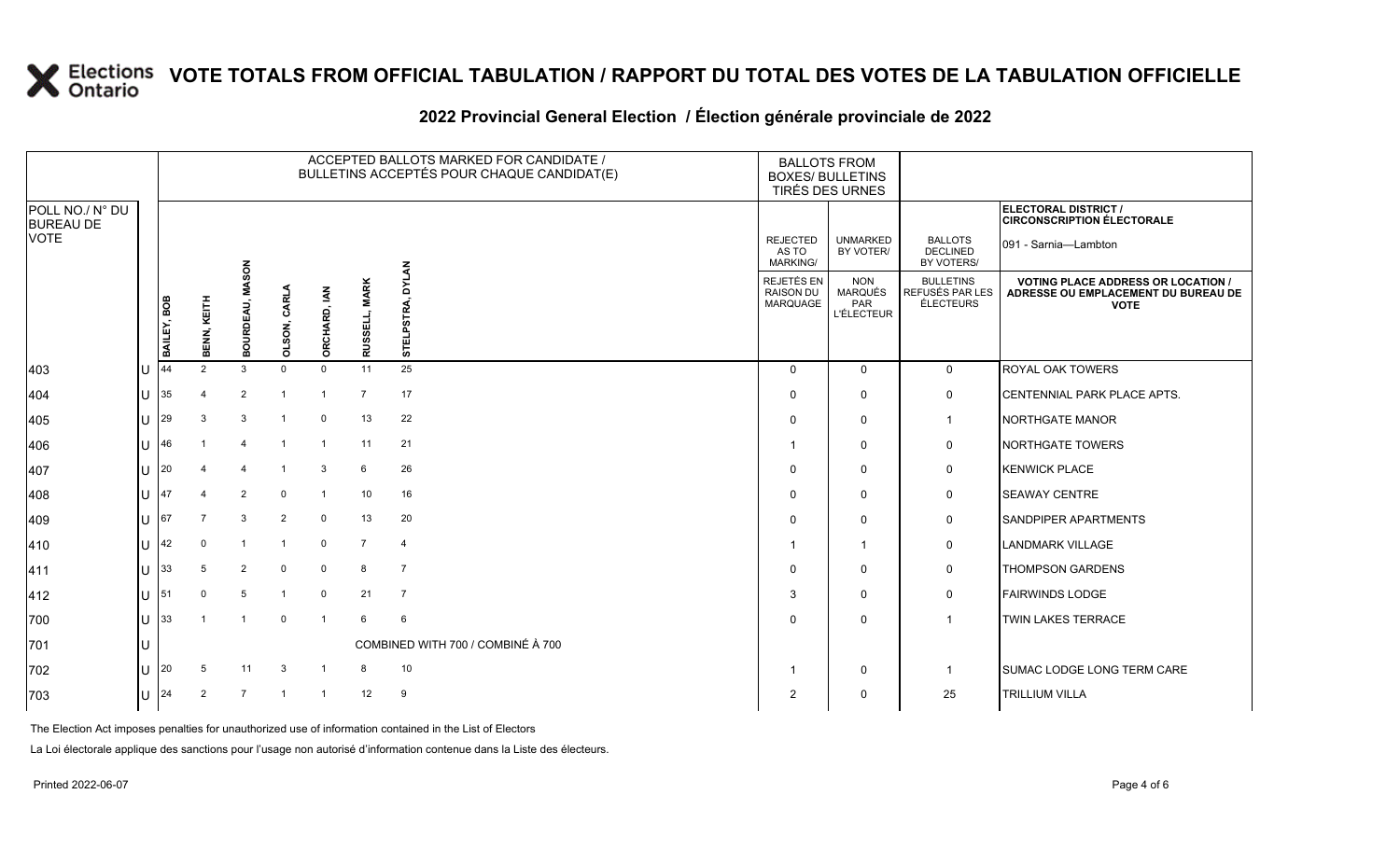#### **2022 Provincial General Election / Élection générale provinciale de 2022**

|                                     |     | ACCEPTED BALLOTS MARKED FOR CANDIDATE /<br>BULLETINS ACCEPTÉS POUR CHAQUE CANDIDAT(E) |             |                                 |                    |                     |                                |                                         |                                             | <b>BALLOTS FROM</b><br><b>BOXES/ BULLETINS</b><br>TIRÉS DES URNES |                                                   |                                                  |                                                                                                 |
|-------------------------------------|-----|---------------------------------------------------------------------------------------|-------------|---------------------------------|--------------------|---------------------|--------------------------------|-----------------------------------------|---------------------------------------------|-------------------------------------------------------------------|---------------------------------------------------|--------------------------------------------------|-------------------------------------------------------------------------------------------------|
| POLL NO./ N° DU<br><b>BUREAU DE</b> |     |                                                                                       |             |                                 |                    |                     |                                |                                         |                                             |                                                                   |                                                   |                                                  | ELECTORAL DISTRICT /<br><b>CIRCONSCRIPTION ÉLECTORALE</b>                                       |
| VOTE                                |     |                                                                                       |             |                                 |                    |                     |                                |                                         | <b>REJECTED</b><br>AS TO<br><b>MARKING/</b> |                                                                   | <b>UNMARKED</b><br>BY VOTER/                      | <b>BALLOTS</b><br><b>DECLINED</b><br>BY VOTERS/  | 091 - Sarnia-Lambton                                                                            |
|                                     |     | BAILEY, BOB                                                                           | BENN, KEITH | <b>MASON</b><br><b>BOURDEAU</b> | <b>DLSON, CARL</b> | <b>ORCHARD, IAN</b> | <b>MARK</b><br>팂<br><b>RUS</b> | P5<br>능                                 | REJETÉS EN<br><b>RAISON DU</b><br>MARQUAGE  |                                                                   | <b>NON</b><br>MARQUÉS<br>PAR<br><b>L'ÉLECTEUR</b> | <b>BULLETINS</b><br>REFUSÉS PAR LES<br>ÉLECTEURS | <b>VOTING PLACE ADDRESS OR LOCATION /</b><br>ADRESSE OU EMPLACEMENT DU BUREAU DE<br><b>VOTE</b> |
| 704                                 |     |                                                                                       |             |                                 |                    |                     |                                | COMBINED WITH 702 / COMBINÉ À 702       |                                             |                                                                   |                                                   |                                                  |                                                                                                 |
| 705                                 | lU. | 22                                                                                    |             | 3                               | 0                  | -1                  | -4                             | 5                                       |                                             |                                                                   | 0                                                 | 0                                                | <b>ROSEWOOD VILLAGE</b>                                                                         |
| 706                                 | lu- | 11                                                                                    | $\Omega$    | 3                               | $\overline{2}$     | $\overline{2}$      | $\overline{4}$                 | $\overline{7}$                          | 12                                          |                                                                   | $\mathbf{0}$                                      | 0                                                | <b>AFTON PARK PLACE</b>                                                                         |
| 707                                 |     |                                                                                       |             |                                 |                    |                     |                                | COMBINED WITH 705 / COMBINÉ À 705       |                                             |                                                                   |                                                   |                                                  |                                                                                                 |
| 708                                 |     | $\lfloor \rfloor$ $\rfloor$ 30                                                        |             | $\overline{2}$                  | 2                  | 2                   | 16                             | 8                                       | 2                                           |                                                                   | $\overline{2}$                                    | $\mathbf 0$                                      | <b>VISION NURSING HOME</b>                                                                      |
| 709                                 | IU  |                                                                                       |             |                                 |                    |                     |                                | COMBINED WITH ADV002 / COMBINÉ À ADV002 |                                             |                                                                   |                                                   |                                                  |                                                                                                 |
| 710                                 | ΙU  | 18                                                                                    |             |                                 | 0                  | $\Omega$            | $\overline{2}$                 | 3                                       | $\Omega$                                    |                                                                   | 0                                                 | 0                                                | <b>IMARSHALL GOWLAND MANOR</b>                                                                  |
| 711                                 | IU  |                                                                                       |             |                                 |                    |                     |                                | COMBINED WITH 714 / COMBINÉ À 714       |                                             |                                                                   |                                                   |                                                  |                                                                                                 |
| 712                                 |     |                                                                                       |             |                                 |                    |                     |                                | COMBINED WITH 713 / COMBINÉ À 713       |                                             |                                                                   |                                                   |                                                  |                                                                                                 |
| 713                                 | IU. | 43                                                                                    |             | $\Omega$                        | 3                  | $\mathbf 0$         | -5                             | 8                                       |                                             |                                                                   | 0                                                 | 0                                                | <b>LAMBTON MEADOWVIEW VILLA</b>                                                                 |
| 714                                 | lu- | 146                                                                                   |             | -1                              | $\overline{2}$     | $\mathbf{1}$        | 3                              | 6                                       | $\Omega$                                    |                                                                   | 0                                                 | 0                                                | <b>ALBANY RETIREMENT VILLAGE</b>                                                                |
| 715                                 | IU  |                                                                                       |             |                                 |                    |                     |                                | COMBINED WITH ADV002 / COMBINÉ À ADV002 |                                             |                                                                   |                                                   |                                                  |                                                                                                 |
| 716                                 |     | $\lfloor$ U 34                                                                        |             |                                 |                    | $\overline{2}$      | -6                             | $\overline{4}$                          | $\Omega$                                    |                                                                   | 35                                                | 0                                                | FIDDICK'S NURSING HOME LTD                                                                      |
| ADV001                              |     | 297                                                                                   | 23          | 18                              | 13                 | 6                   | 84                             | 156                                     | 0                                           |                                                                   | -1                                                |                                                  | <b>LAMBTON MALL</b>                                                                             |

The Election Act imposes penalties for unauthorized use of information contained in the List of Electors